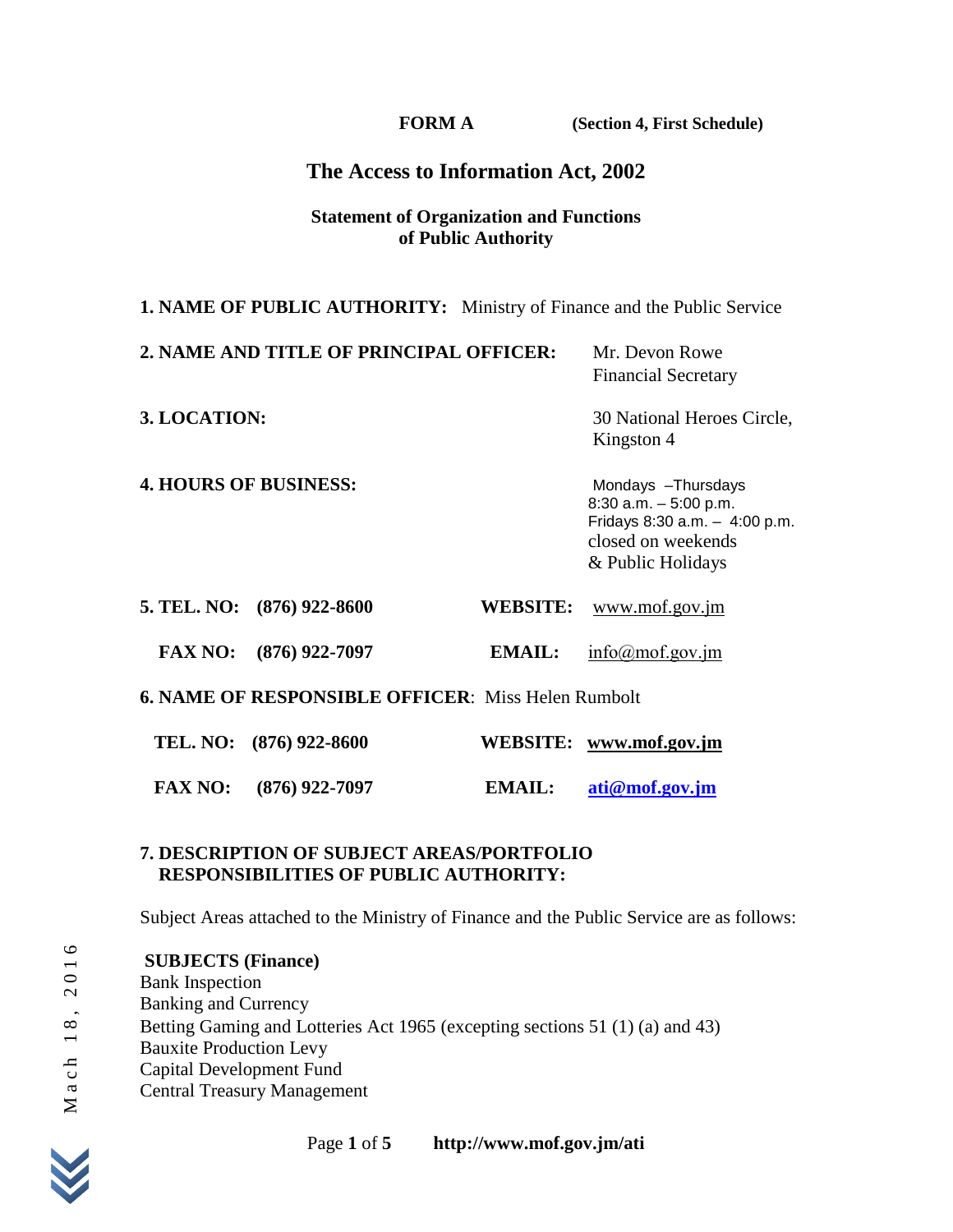Expenditure Budget Debt/Equity Conversion Debt Management Equity Investments Finance Financial Administration and Management Financial Investigations (Money Laundering and Financial Law Enforcement) Fiscal Policy Government Investment in Companies and Statutory Corporations Industrial and Provident Societies Act Insurance Loan Negotiations Monetary Policy PetroCaribe Development Fund Public Accountancy Act Public Bodies Management Public Debt Charges (Interest Payments) Public Sector Procurement Regulation of the Financial Sector Revenue Taxation

### **Subjects (PUBLIC SERVICE)**

Benefits and Assistance Policy Classification Systems Compensation Policy Conditions of Service Establishment Control Human Resource Management Information Systems (HRMIS) Organisation Design Pensions Policy Pensions Verification and Payment **Scholarships** Staff Orders Strategic Human Resource Management

## **Subject (INDUSTRIAL RELATIONS)**

Industrial Relations

# **DEPARTMENT/AGENCIES**

- 1. Air Jamaica (Legacy)
- 2. Accountant General's Department
- 3. Bank of Jamaica (BOJ)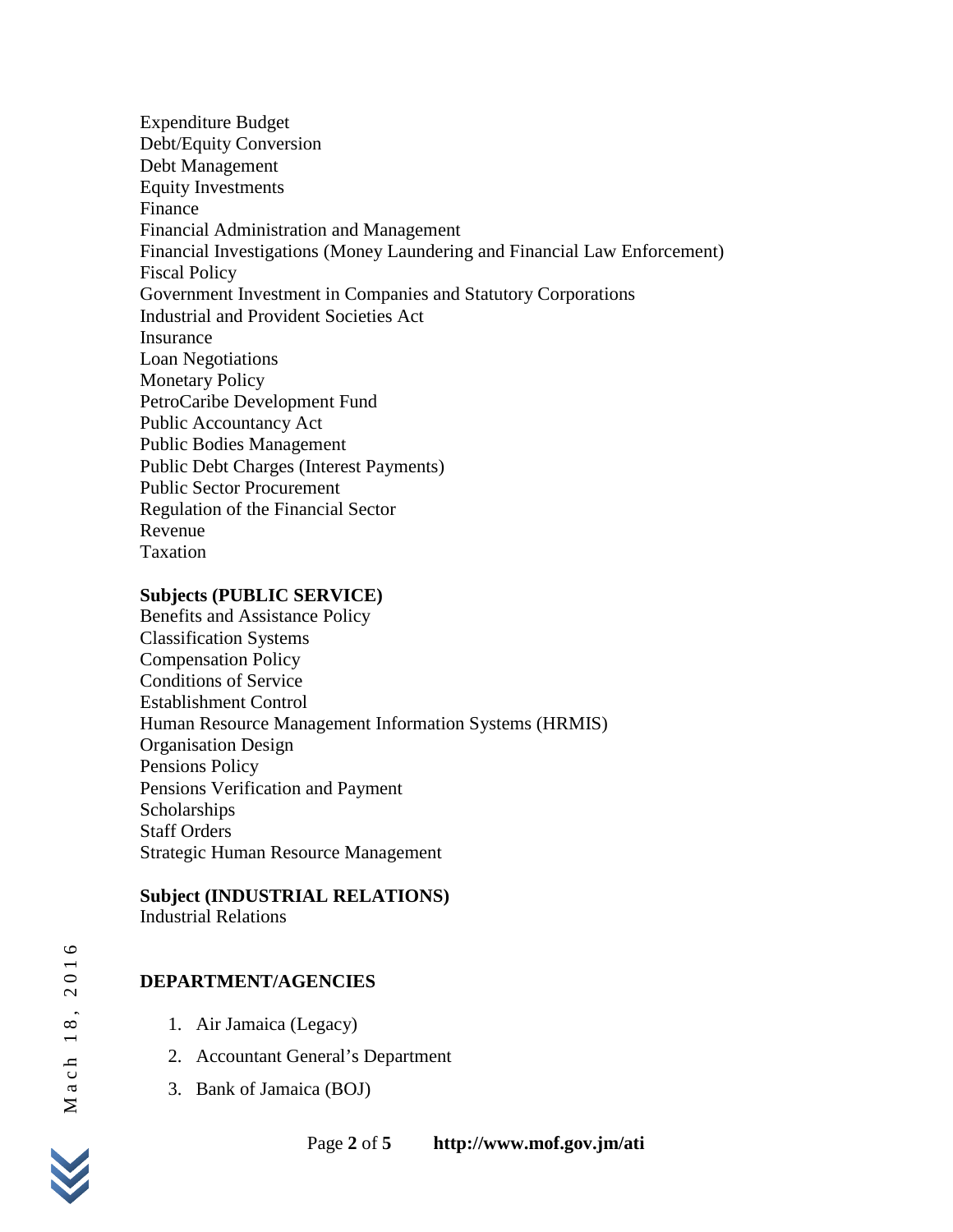- 4. Betting, Gaming and Lotteries Commission (BGLC)
- 5. Casino Gaming Commission
- 6. Caymanas Track Limited
- 7. Financial Institutions Services Limited (FIS)
- 8. Financial Investigations Division (FID)
- 9. Financial Services Commission (FSC)
- 10. Jamaica Customs Agency
- 11. Jamaica Deposit Insurance Corporation (JDIC)
- 12. Jamaica Racing Commission (JRC)
- 13. National Contracts Commission
- 14. Public Accountancy Board
- 15. Revenue Appeals Division (*formerly the Tax Appeals Department*)
- 16. Students Loan Bureau (SLB)
- 17. Tax Administration Jamaica
	- Inland Revenue Department (former)<br>- Tax Administration Services Department
	- Tax Administration Services Department (former)
	- Tax Audit and Assessment Department (former)

## **8. LIST OF INTERNAL MANUALS/DOCUMENTS:**

(Include, for example, manuals and/or other documents containing interpretations, rules, guidelines etc and /or documents used for making decisions or recommendations under or for the purposes of an enactment or scheme administered by the Authority)

| <b>Name of Document</b>                                                       | <b>Purpose of Document</b>                                                                                                     |
|-------------------------------------------------------------------------------|--------------------------------------------------------------------------------------------------------------------------------|
| 1. Access to Information Act                                                  | Provides members of the public with<br>a general right of access to official<br>documents.                                     |
| 2. Comprehensive Motor Vehicle Policy for<br>the Public Sector                | Outlines the conditions for<br>assignment of motor vehicles, duty<br>concession, management and<br>disposal of fleet vehicles. |
| 3. Delegation of Function Order 2002<br>under the public services regulations | Document which describes the<br><b>Human Resources functions</b><br>delegated to Permanent (1961)<br>Secretaries in 2002       |

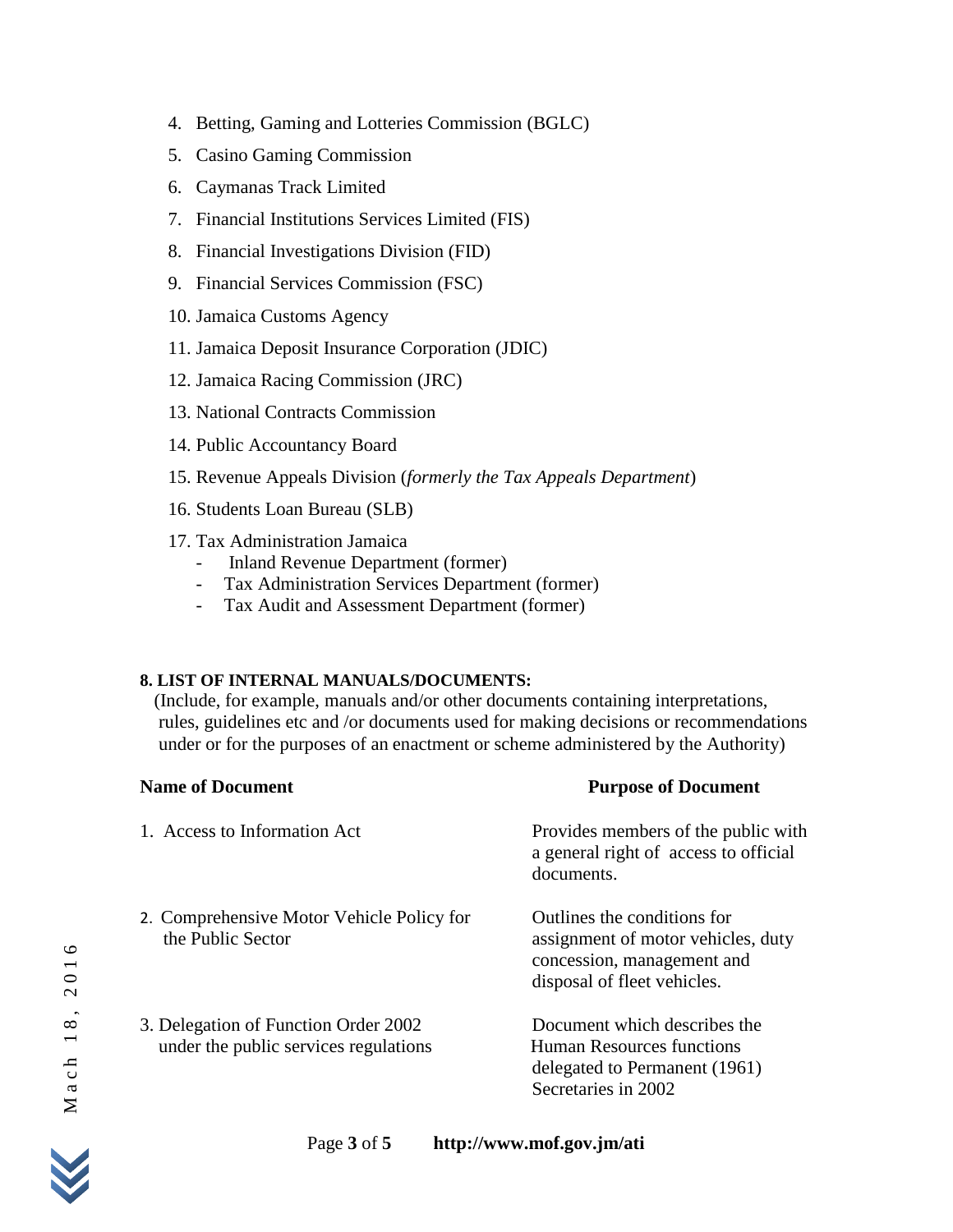- 4. Financial Administration & Audit Act Provides for operation and
- procedures relating to the Consolidated Fund, the administration of expenditure, audit, Government accounts, responsibilities of Accountable Officers, custody and control of Government property
	- Guide to Green Procurement standards for purchase of environmentally friendly goods and services.
		-

- operations and conditions of service for civil service employees
- and Planning can expect.

effects of disasters.

- 5. Government of Jamaica Environmental Sets out GOJ guidelines and
- 6. Government of Jamaica Procurement Sets out guidelines for the Policy procurement of goods and services.
- 7. Guidelines on the Discharge of Functions Operating procedures for the Public Authorities Under the Access to administration of the Access to Information (Jamaica) Act 2002 information Act.
- 8. Jamaica Civil Services Staff Orders Provides guidelines for staffing
- 9. Ministry of Finance and Planning Citizens Sets out standards of service which Charter customers of the Ministry of Finance
- 10. Ministry of Finance and Planning Disaster Guidelines to deal with preparing Preparedness & Emergency Manual for disasters and managing the
- 11. Ministry of Finance and Planning Outlines disciplinary steps for Disciplinary Procedures misconduct.
- 11. Ministry of Finance and Planning<br>
Disciplinary<br>
Disciplinary<br>
Procedures<br>
12. Ministry of Finance and Planning Grievance<br>
Procedure Manual<br>
13. Ministry of Finance and Planning Office<br>
Code of Conduct<br>
14. Ministry of 12. Ministry of Finance and Planning Grievance Outlines steps in dealing with Procedure Manual grievances.
	- 13. Ministry of Finance and Planning Office Sets out expected dress code and Code of Conduct expected conduct/behaviour by staff.
	- 14. Ministry of Finance and Planning A continuous process of feedback to



6